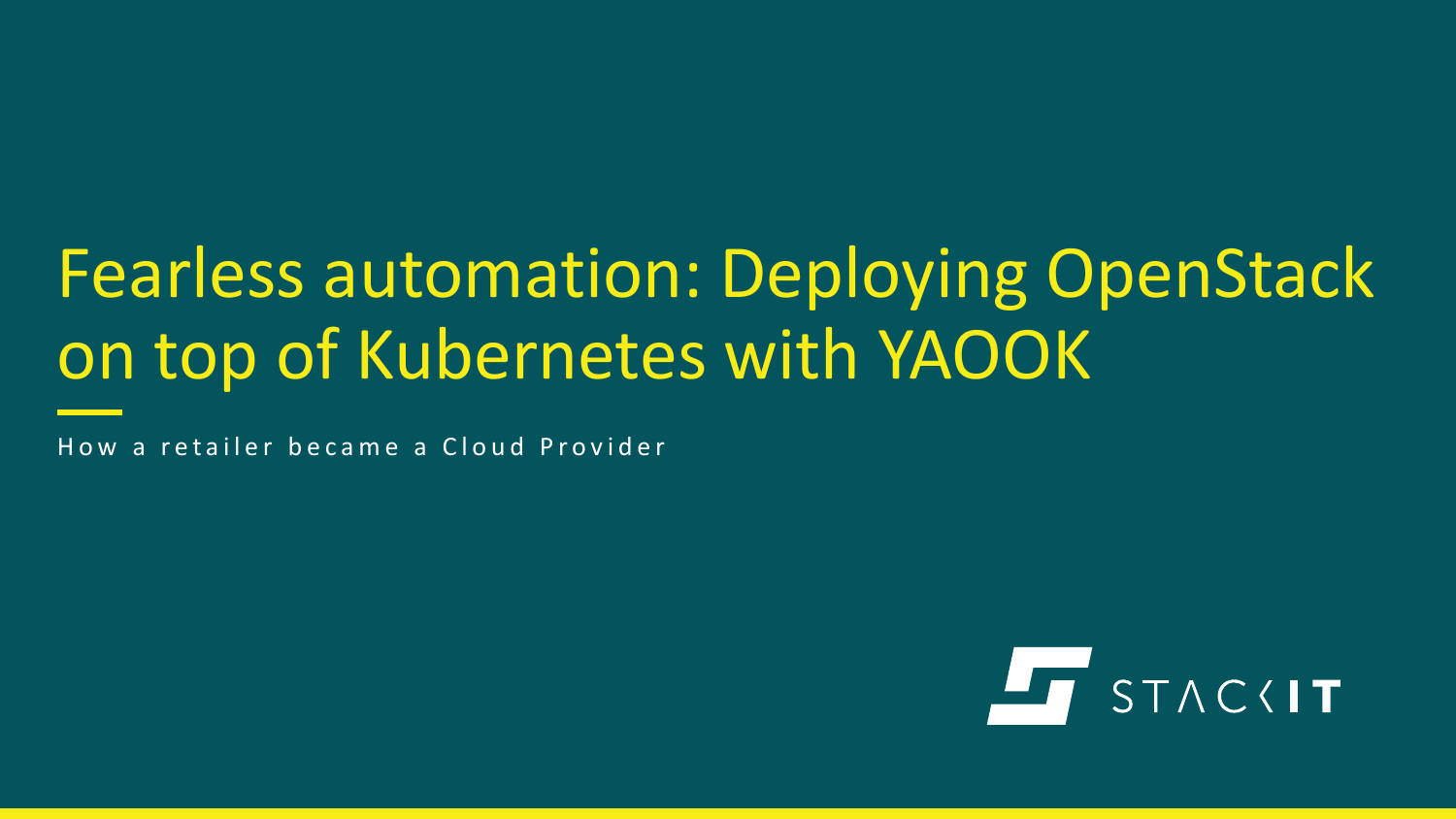# Agenda

- − STACKIT and the Schwarz Group
- − Use-Cases
- − Growth
- − Yaook

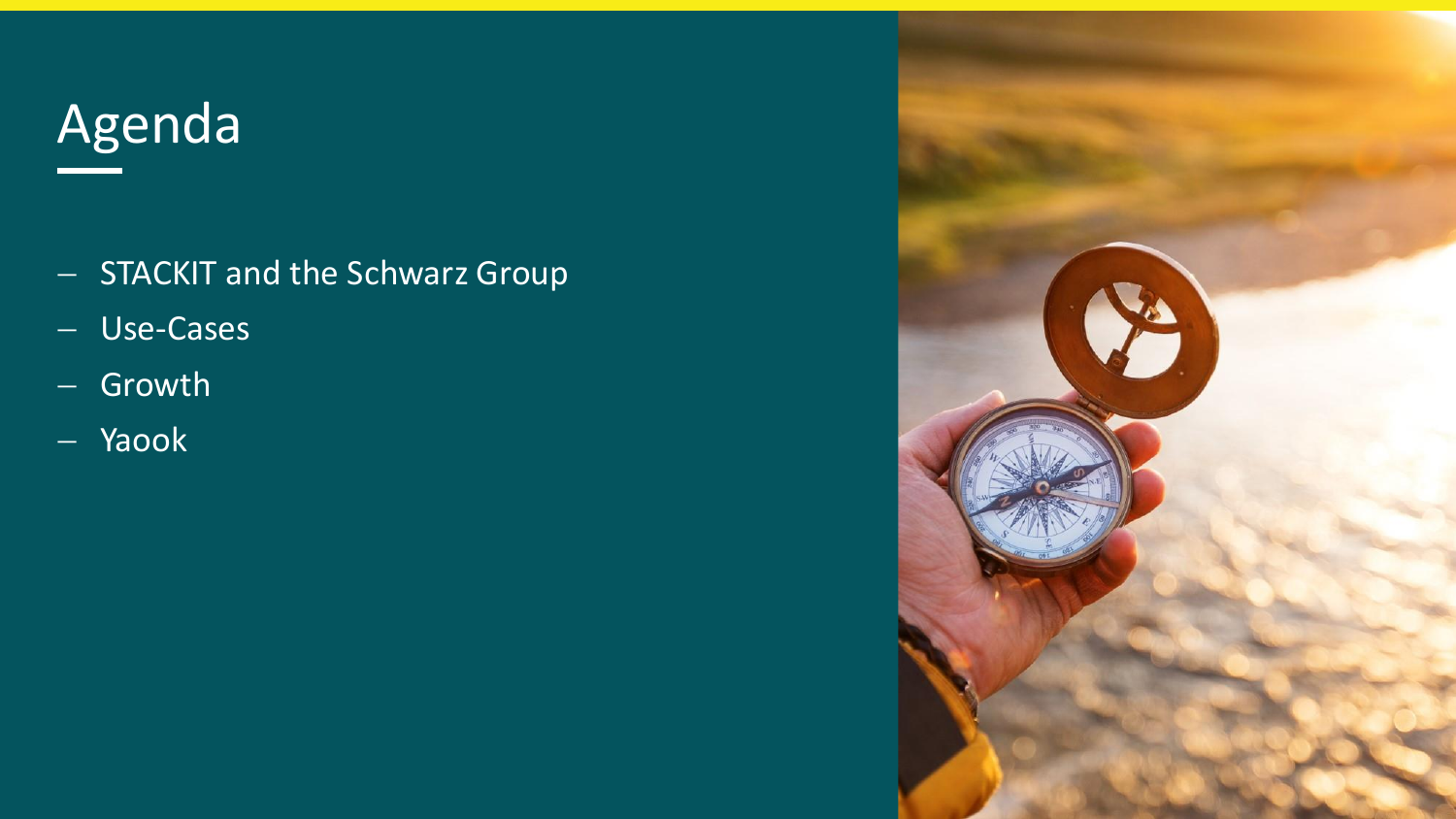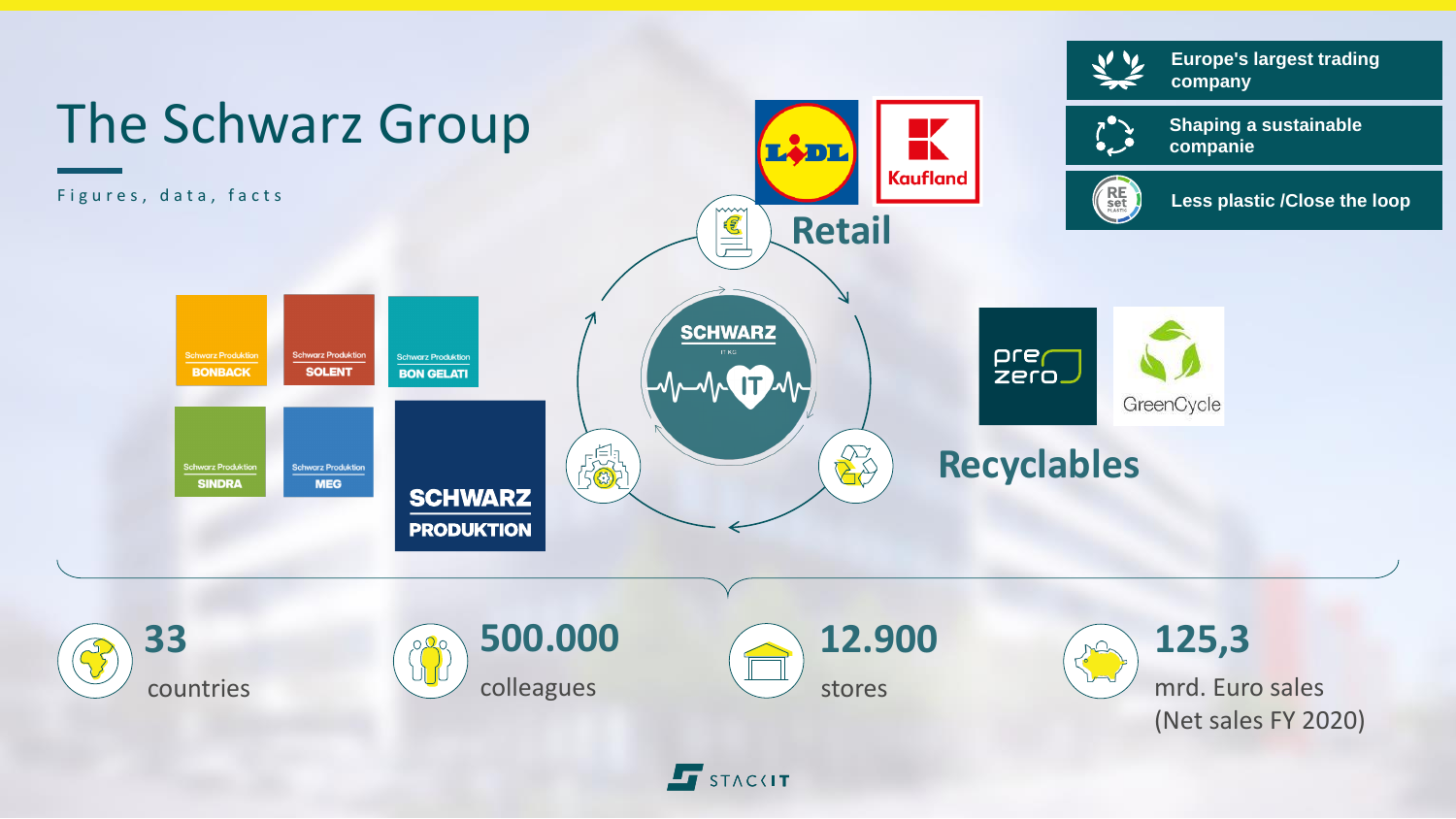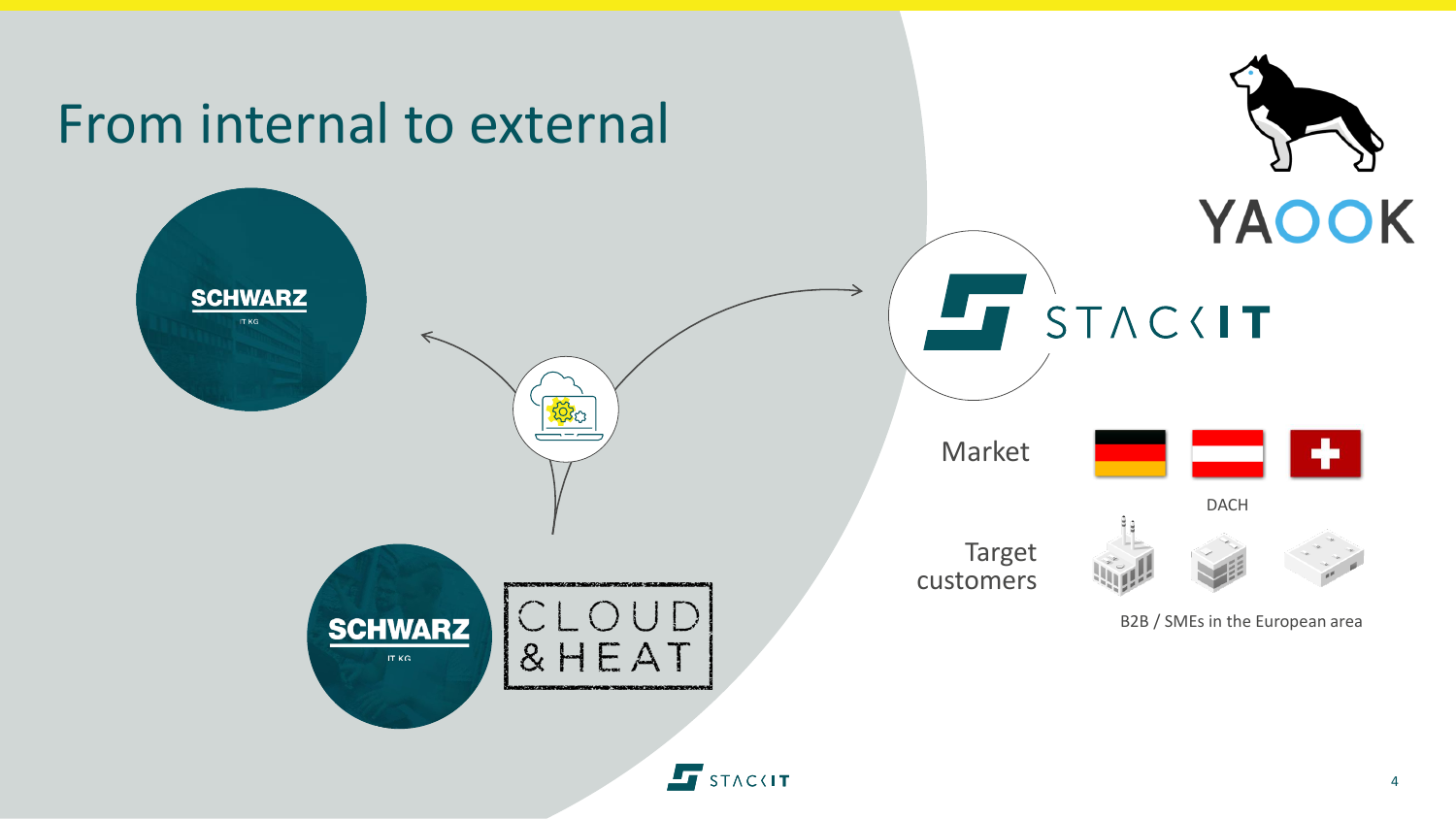### **CLOUD&HEAT – AT A GLANCE**

#### **Sustainable and secure digital infrastructures**



**Cloud&Heat Technologies**

**We develop and operate holistic cloud and data center solutions.**

#### **SUSTAINABLE DIGITALIZATION**  $\rightarrow$  expand your business model

**A comprehensive solution of hardware and software systems - forming a cloud infrastructure, ready for the applications of the future.** 

**1 Optimization of data centers → energy-efficient and sustainable**

**2 Optimization of cloud infrastructures → sustainable and secure**

**3 Set-up and operation of digital infrastructures → expand your business model**

**4 Applications on our infrastructure → optimized for your application**



**Data Center**

**Micro Data Center**

E

**Customized Cooling Kit (blade, server)**

#### **THE COMPANY OUR OFFER THE PRODUCTS OUR COMPETENCIES**

#### **Efficient software solutions**

**→ software based energy optimization → reduction of CO<sup>2</sup> consumption**

#### **Efficient cooling solutions**

- **→ direct hot water cooling**
- **→ higher power density**
- **→ less cooling costs**
- **→ waste heat utilization**

**Open source based and security hardened cloud operating system → auditable**

**→ based on OpenStack**

#### **Consulting**

**→ expertise in optimizing digital infrastructures**

#### **Life cycle management**

- **→ 24/7 support (personal)**
- **→ Operation and monitoring**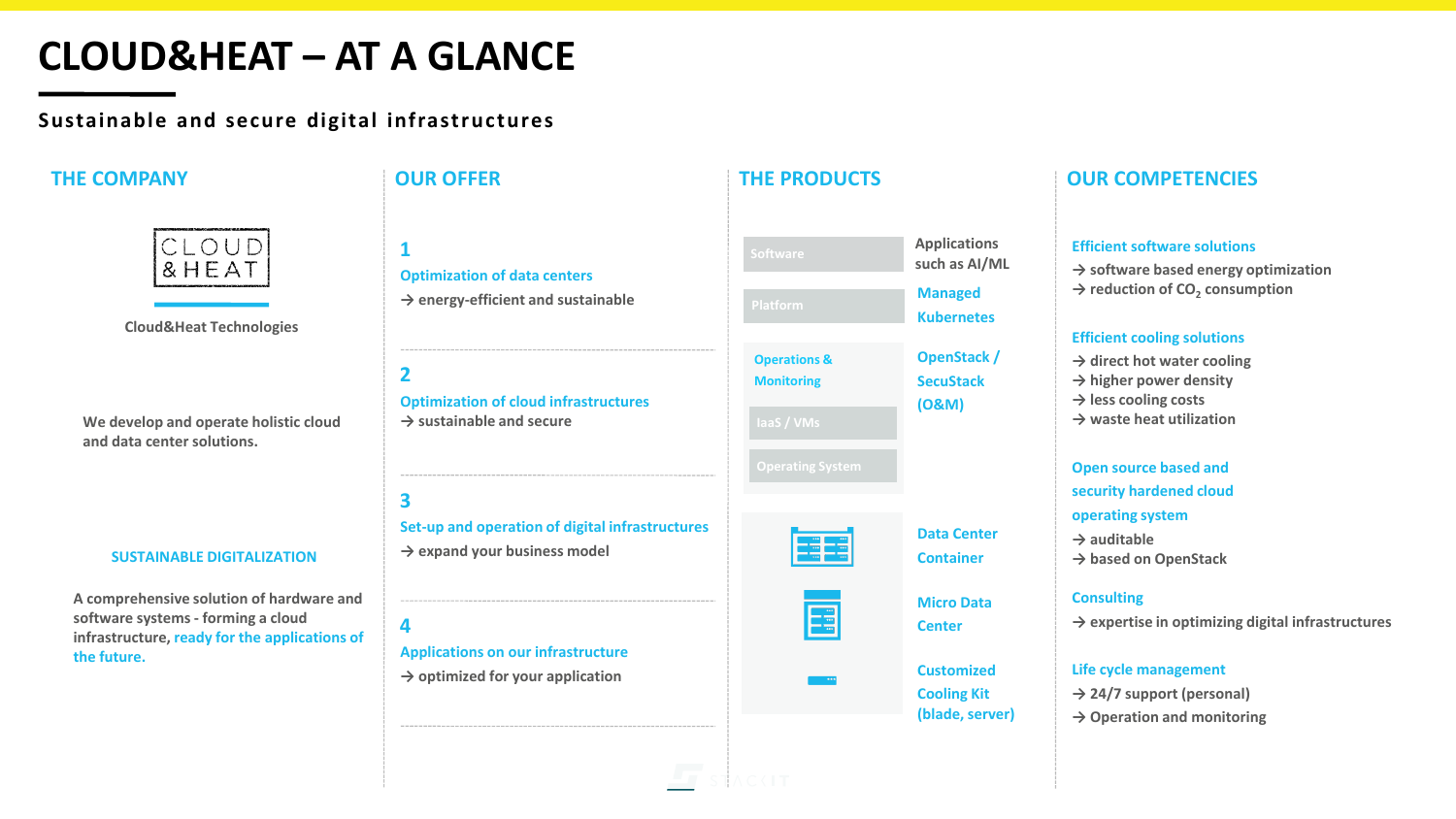### Use-Case: AppCloud

- Based on CloudFoundry
- Build Applications using predefined buildpacks No Dockerfiles
- Run Cloud-Native Applications skipping Kubernetes Complexity
- 2 Environments:
	- 2950 Instances
	- 6600 vCPUs
	- 20 TB Memory
- In Total
	- 36% of our Instances
	- 26% of our vCPUs
	- 25% of our Memory

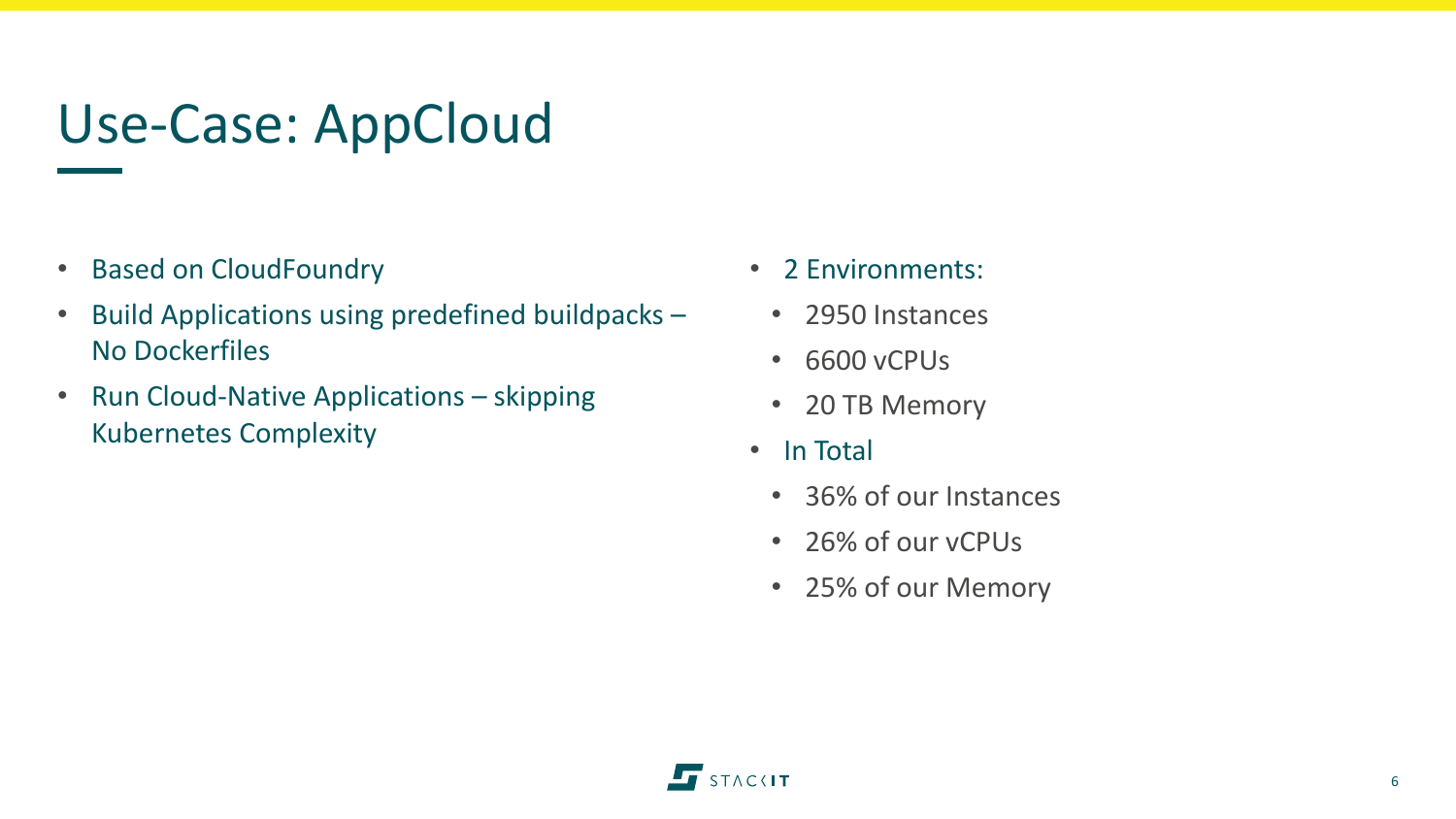### Use-Case: STACKIT Kubernetes Engine

- Based on Gardener
- Provide Individual Kubernetes Clusters per customer
- Abstracted away control plane management
- Full access to the cluster
- 250 Clusters
	- 2500 Instances
	- 10000 vCPUs
	- 25 TB Memory
- In Total
	- 30% of our Instances
	- 40% of our vCPUs
	- 31% of our Memory

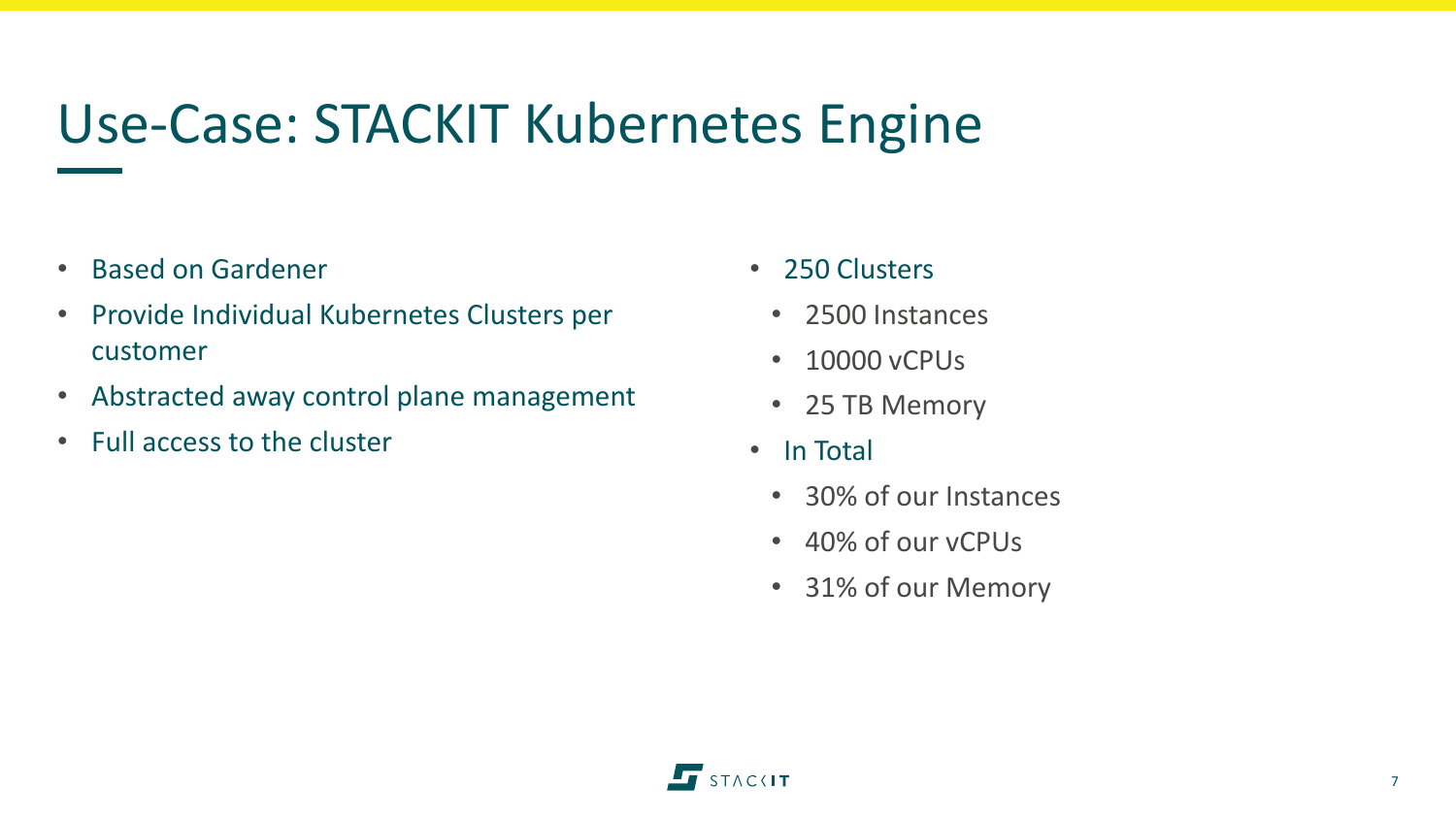



#### **2022-05-01 (usage):**

- 24.000 vCPUs (+84%)
- 75 TB Memory (+59%)

#### **2021-05-01 (usage):**

- 13.000 vCPUs
- 47 TB Memory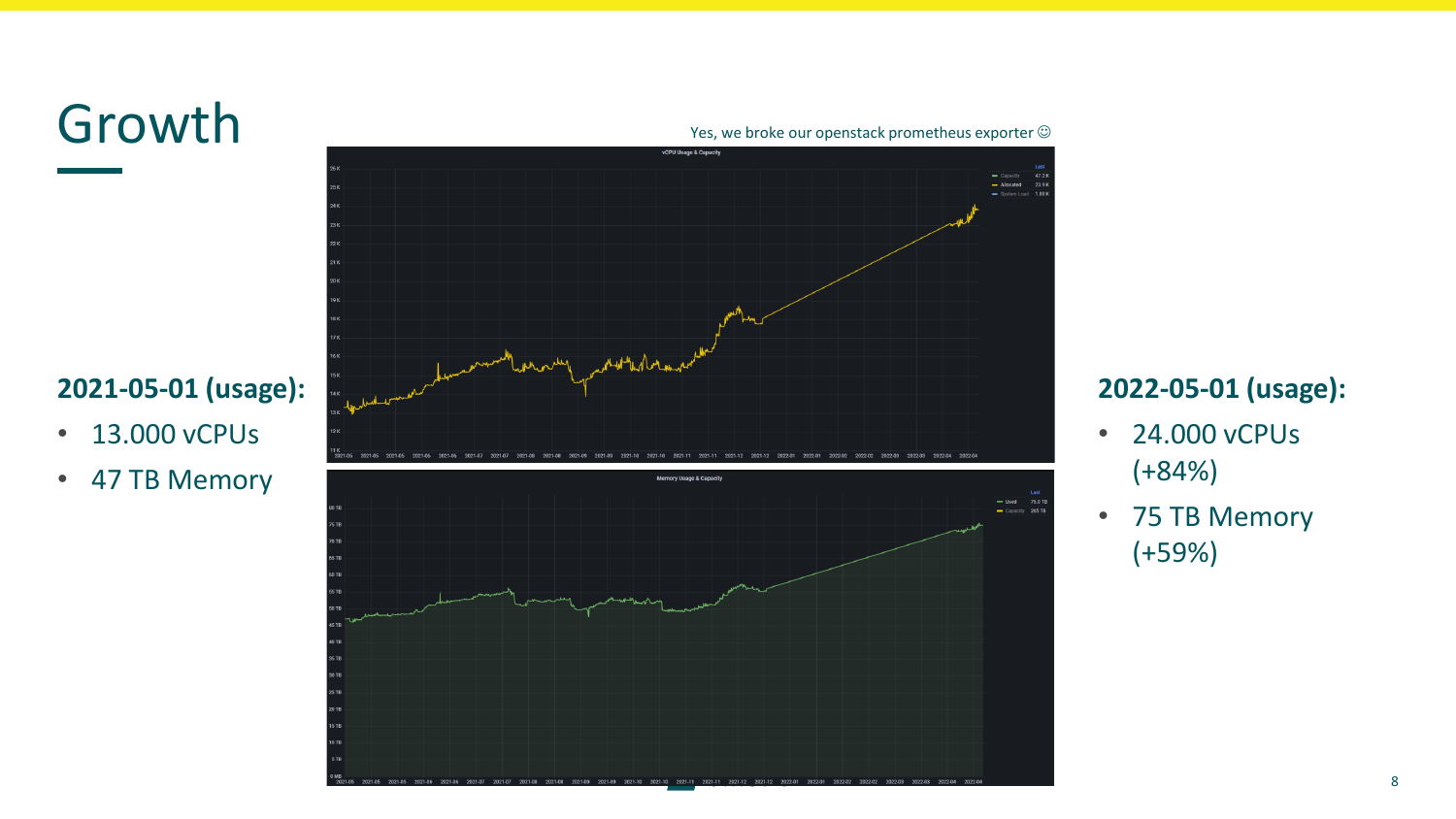## Decision 1: Using Kubernetes below OpenStack

- ⚫ Declarative things are nice
- ⚫ Use the built-in Kubernetes goodies for deploying OpenStack services (replicas, networking, ...)
- ⚫ Bonus: easier testing, portability, observability

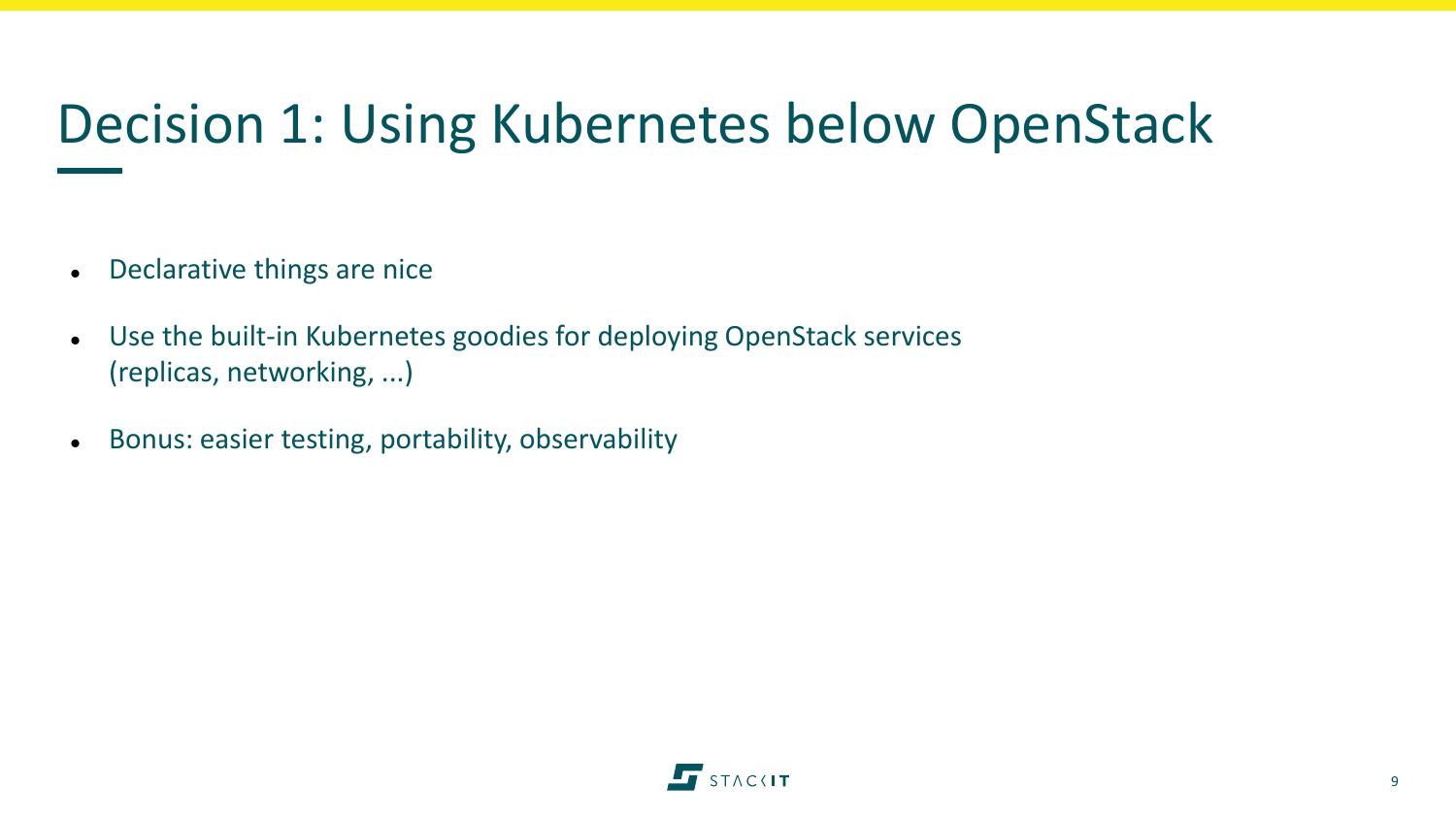### Yaook



- (Yet another ...) OpenStack lifecycle management
- Installing and Upgrading
	- Baremetal
	- Kubernetes
	- OpenStack



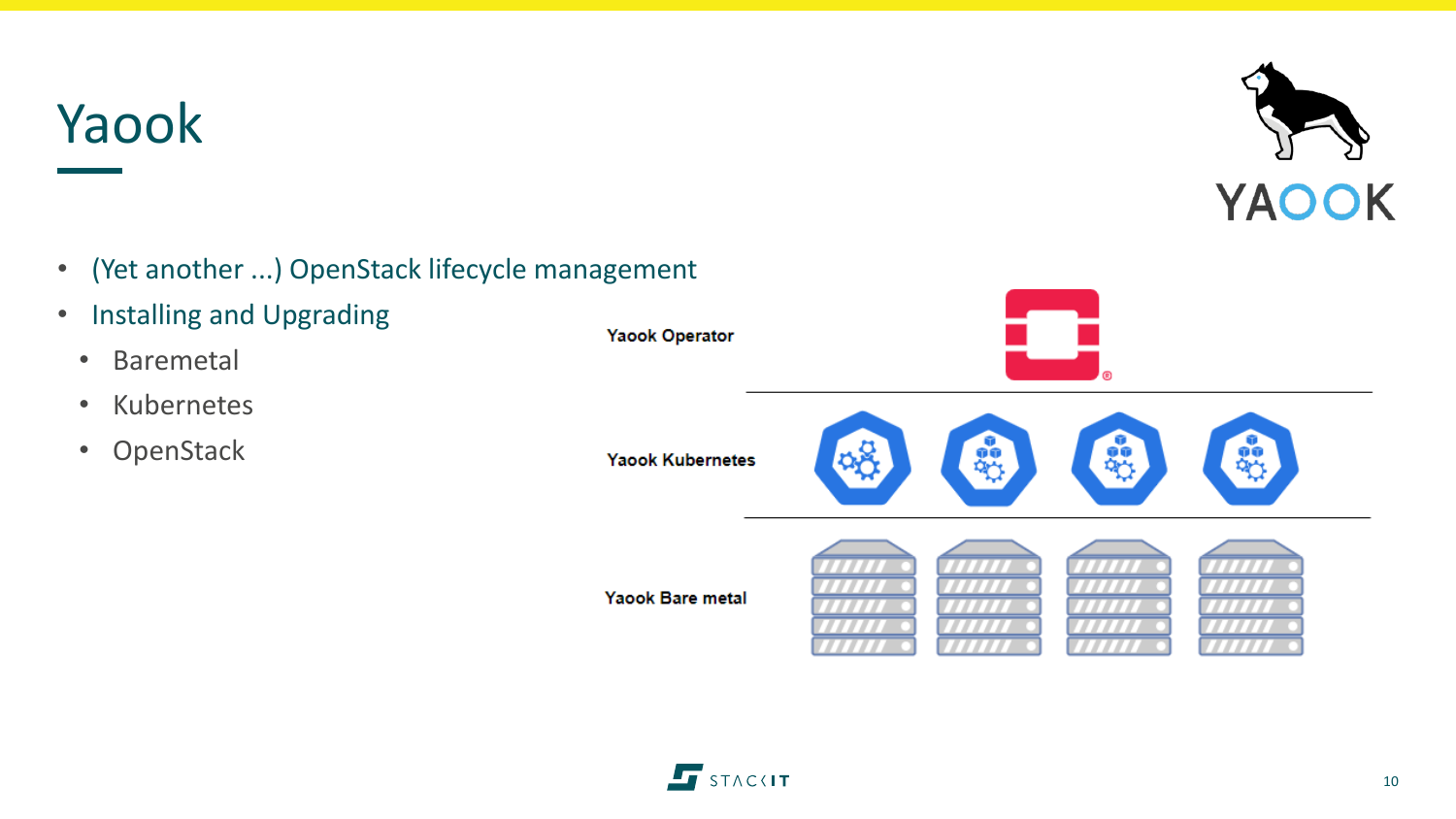### Decision 2: Control loops (Operators)

Fearless **Automation**

*In an isolated unattended system, the entropy breakage can only increase.*



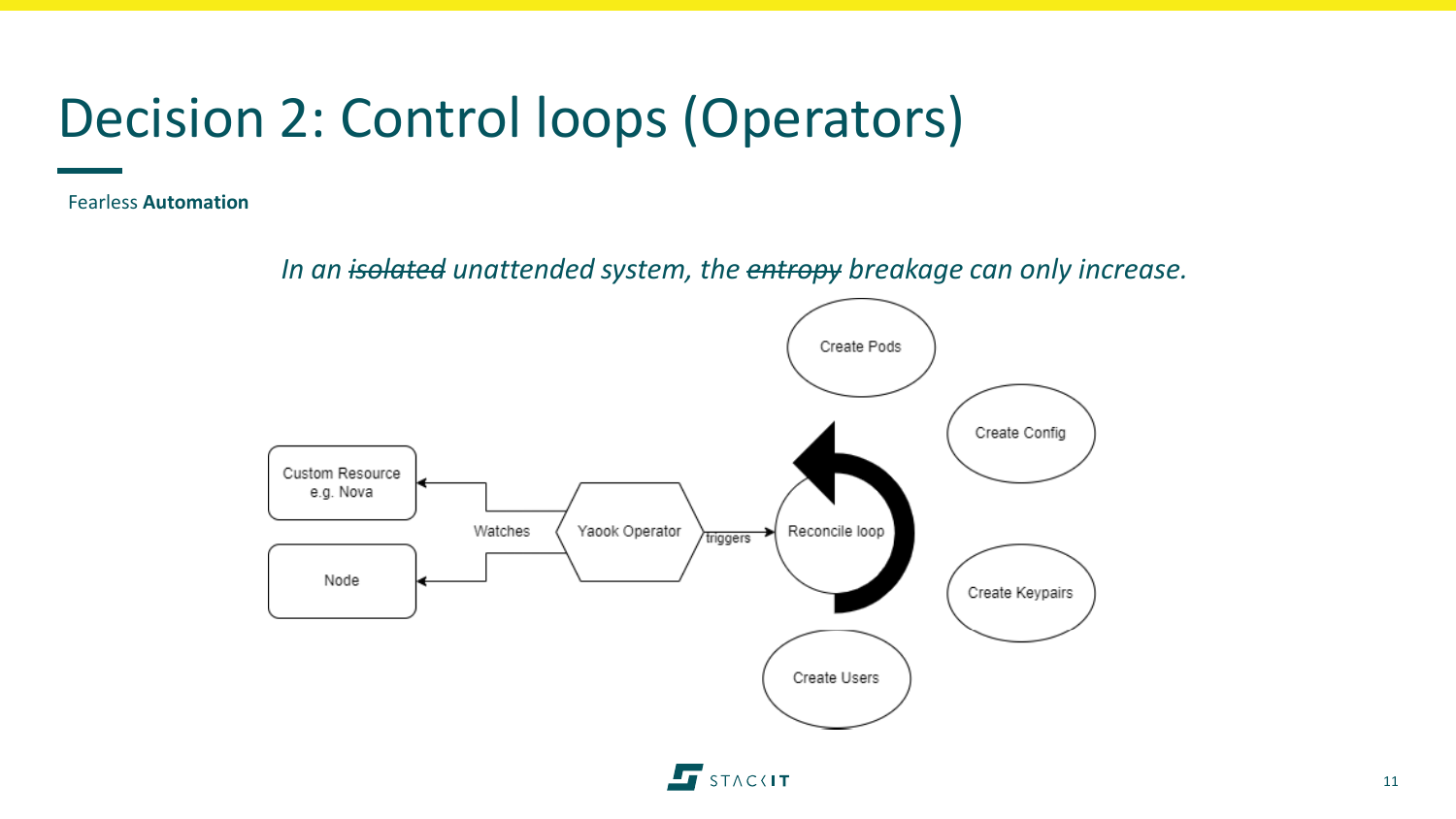## Glance – how to deploy

```
apiVersion: yaook.cloud/v1
kind: GlanceDeployment
metadata:
  name: glance
spec:
  database:
    replicas: 3
  api:
    replicas: 3
 glanceConfig:
    glance_store:
      default_store: "rbd"
  backends:
    ceph:
      keyringReference: glance-client-key
      keyringUsername: glance
      keyringPoolname: glance-pool
  policy:
    "context_is_admin": "role:admin"
  targetRelease: yoga
```
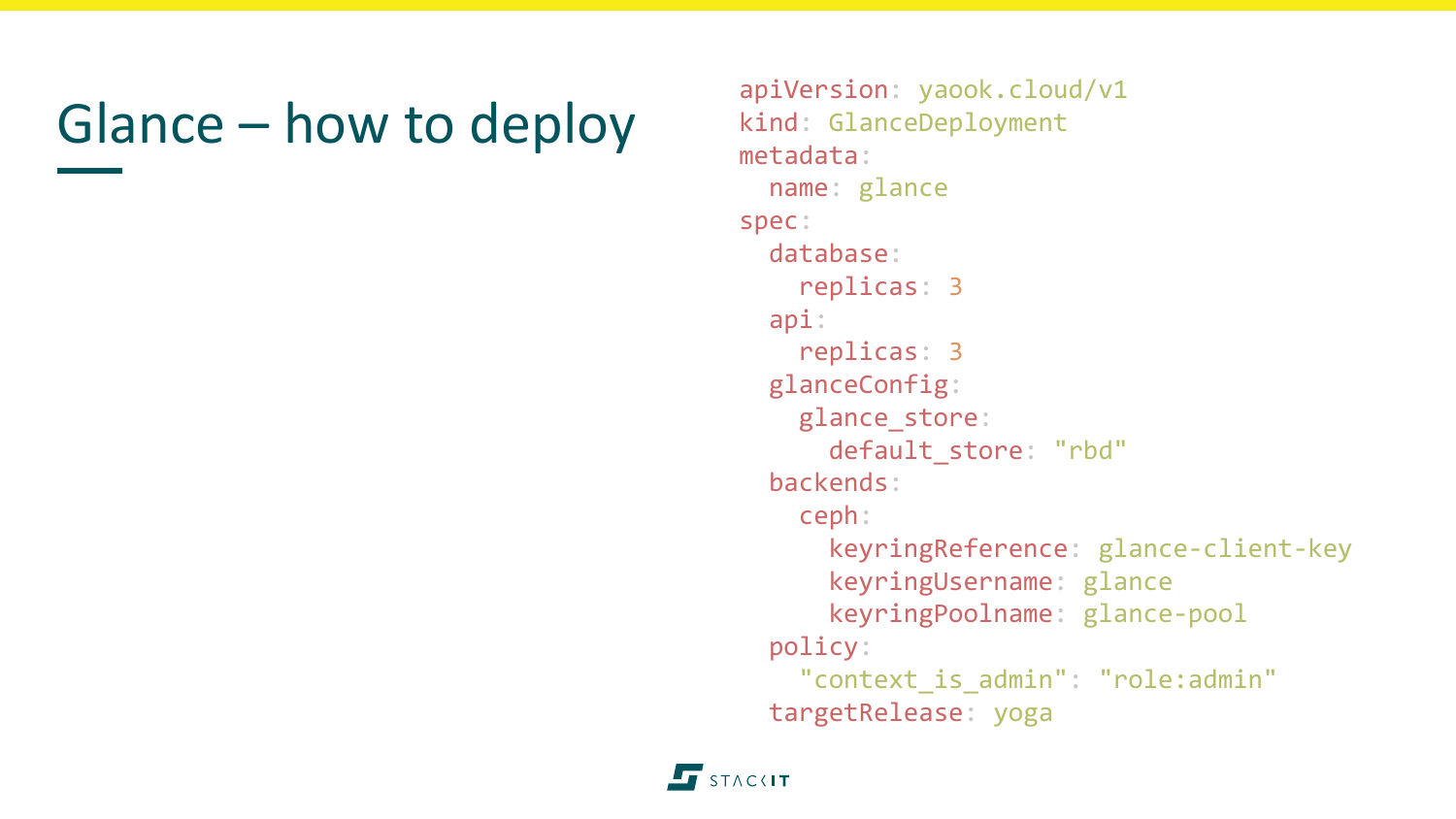### Deploying Glance in Yaook



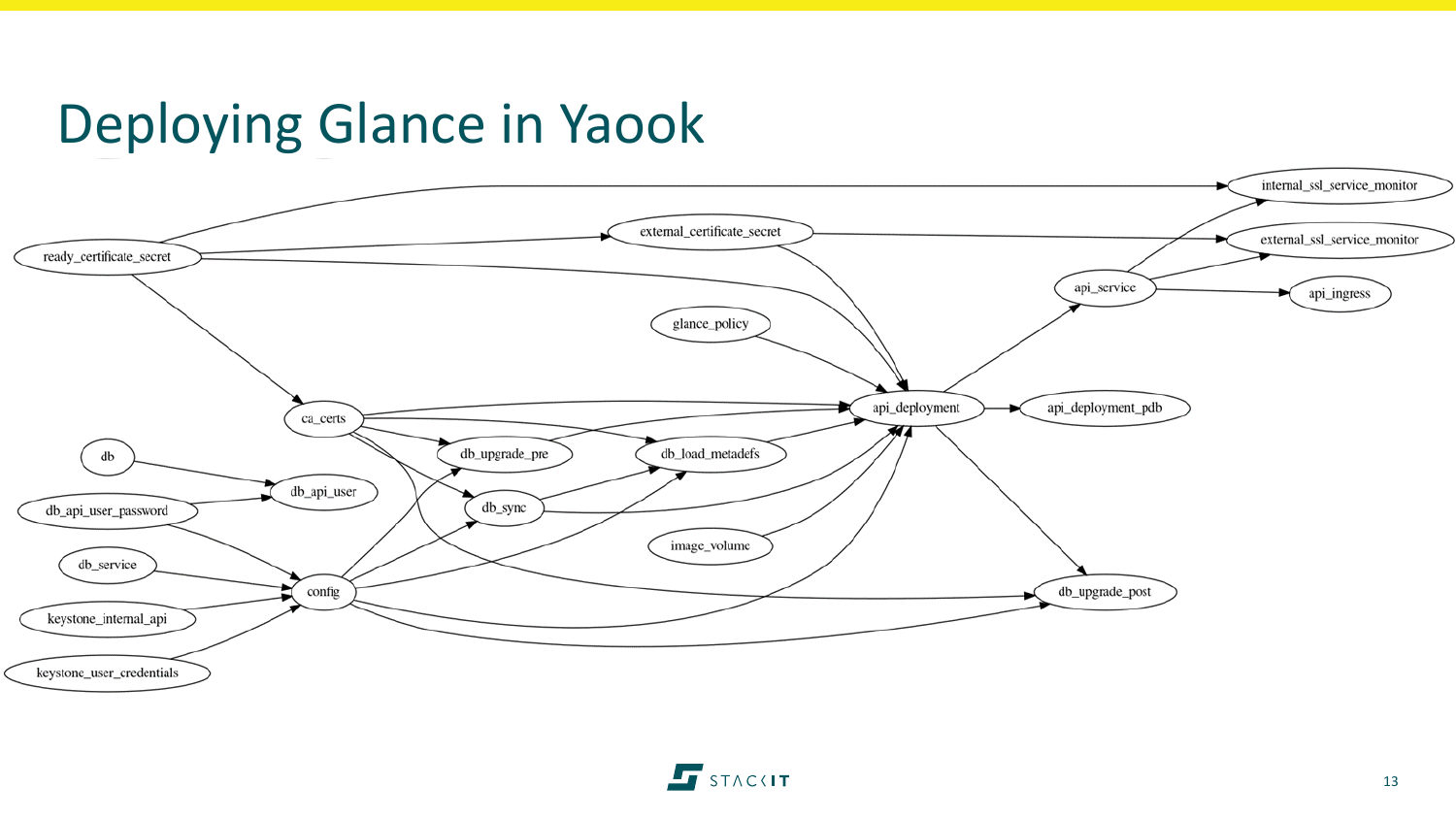### Decision 3: Eliminate complexity elsewhere

**Fearless** Automation

Configuration management is hard

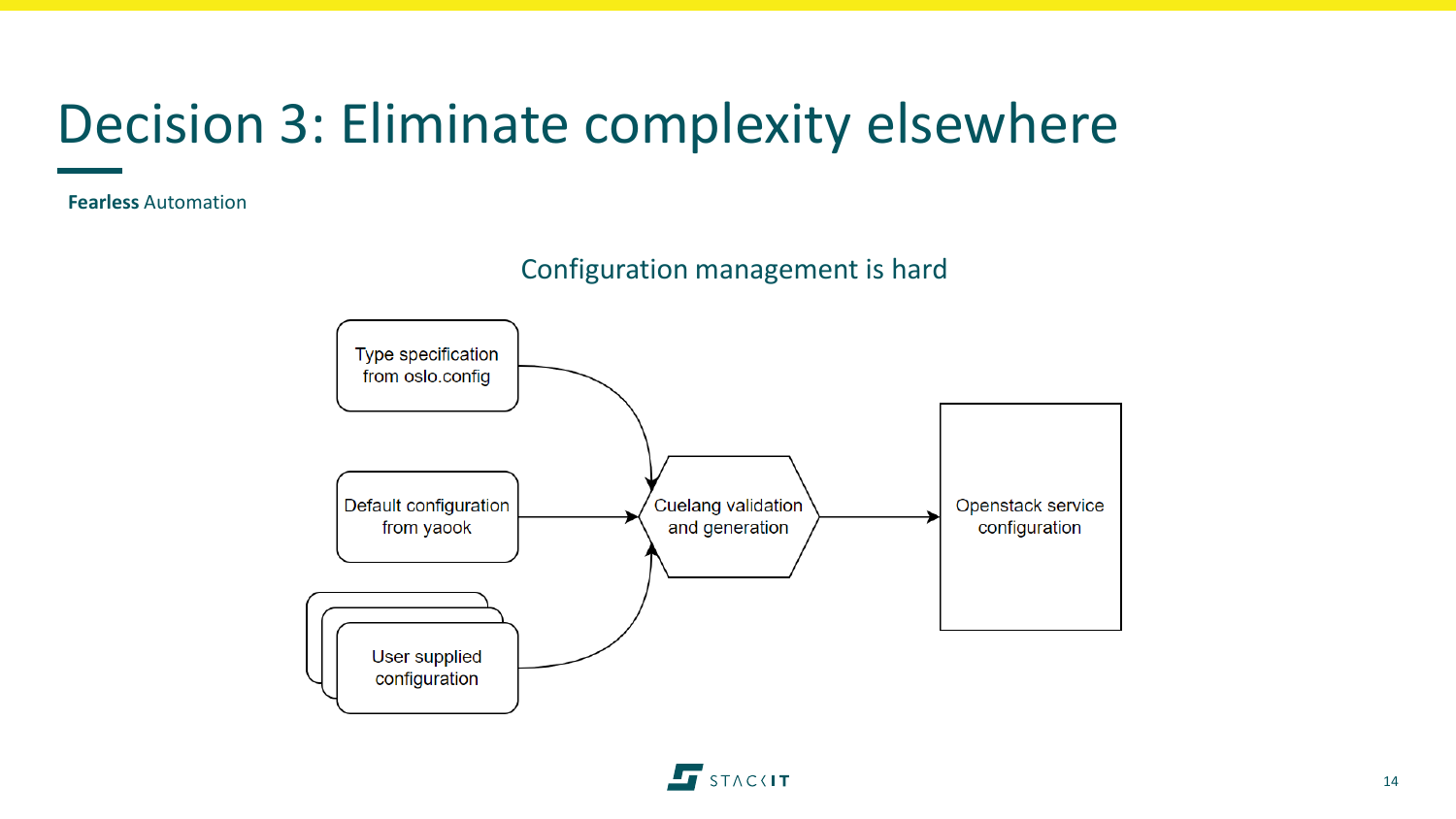